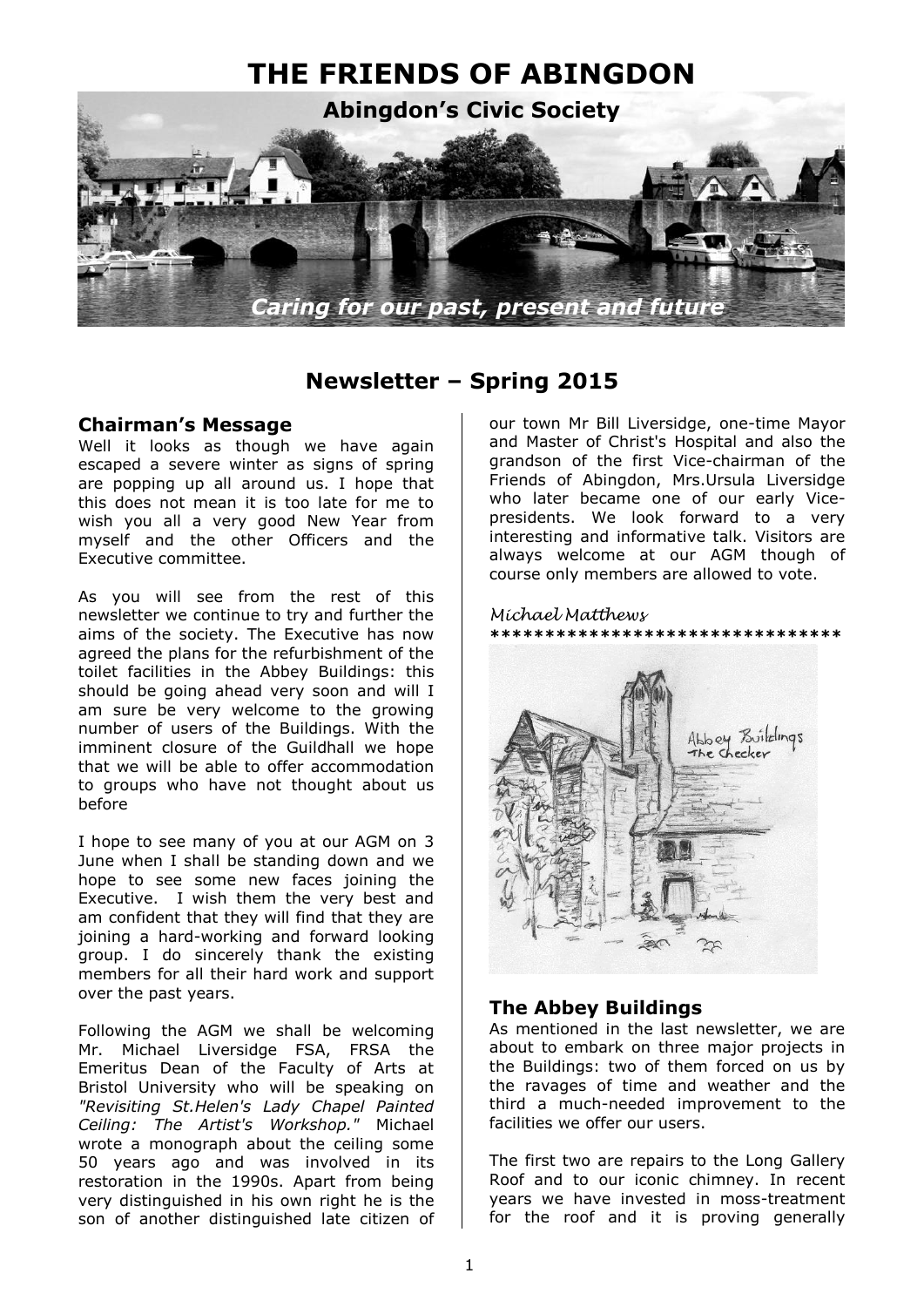effective; however the North-facing roofcovering to the Long Gallery at the Checker end has eroded so badly that an area of approximately 25 square metres has to be replaced. Also, those of you who raise your eyes to look at our beautiful chimney may have noticed that it has developed some alarming foliage growth (see pictures on our website): we need to remove this and repair any resultant damage.

Needless to say, all of this work has to be done to the high standards required by English Heritage so as to preserve the appearance and integrity of our buildings. We have been successful in applying for a grant from the Joint Environmental Trust which will cover part of the costs, but they will still impose a heavy burden on our budget for this year and we are actively looking for ways to increase our revenues.

The third project is an upgrade to the cloakrooms in the Lower Hall: they are functional but outdated and the Ladies' is very cramped. With advice from our architects, West Waddy ADP, and consent from English Heritage, we will shortly start work to improve them, including a slight expansion to the Ladies. We explored the possibility of incorporating a disabled toilet but it is not practicable in this part of the Buildings; we will continue to look for alternative ways of meeting this need in future.

#### **Opening Times**

The Buildings will re-open for the summer at the beginning of May. As last year, opening times will be 2.00–4.30pm Wednesdays, Thursdays, Fridays and Sundays,. However our curator, Jenny Berrell, is happy to arrange visits outside these times subject to reasonable notice. Entrance is free, but we encourage donations to help with maintenance costs. Do please encourage your friends, family and visitors to come and see our beautiful buildings.

\*\*\*\*\*\*\*\*\*\*\*\*\*\*\*\*\*\*\*\*\*\*\*\*\*\*\*\*\*\*\*\*\*\*\*\*

### **Civic matters**

#### **Guildhall**

The Guildhall complex is closing from 31 August for major refurbishment work to both the "old" and "new" sections. The Town Council has not yet been able to secure funding for their original ambitious plans and are now looking at a staged approach.

Although the old part of the building was spruced up in 2012, this was largely cosmetic and bigger changes are now planned, including provision of disabled access to most of the rooms. For the new part, the plans provide for a major upgrade to the Abbey Hall including improved acoustics and the introduction of retractable seating so it can be used for concerts, films etc. Plans for the entrances and foyer are not yet finalised and proposals for a purposebuilt cinema have not been abandoned but will have to wait till funding arrangements are in place.

Discussions are ongoing about a temporary location for the Information Centre during the shutdown, but we understand that it will return to the Guildhall when the refurbishment is complete. The Music Centre will remain in the Old Magistrates Court. Some maintenance is also planned for Roysse Court, including repairing uneven paving, and removing some trees. They also plan to remove the fountain which, although not ancient, does have historical significance, being one of the few publicly visible artefacts made by Cowley Concrete.

While the Guildhall is closed, the various groups using it will have to find alternative venues: Guildhall staff are helping them with this and we hope that some of them will come to the Abbey Buildings, in particular the Unicorn which is available all year round for talks, concerts etc.

#### **Old Abbey House**

There have been no further developments since the last newsletter, except that, following the Crowmarsh Gifford fire, the Vale Council is currently making temporary use of the building for meetings. However they have told us that they intend shortly to re-start the sale under the process required for an "Asset of Community Value".

From the date the formal announcement is made there will be a 6-week period in which community interest groups can register expressions of interest in making a bid: if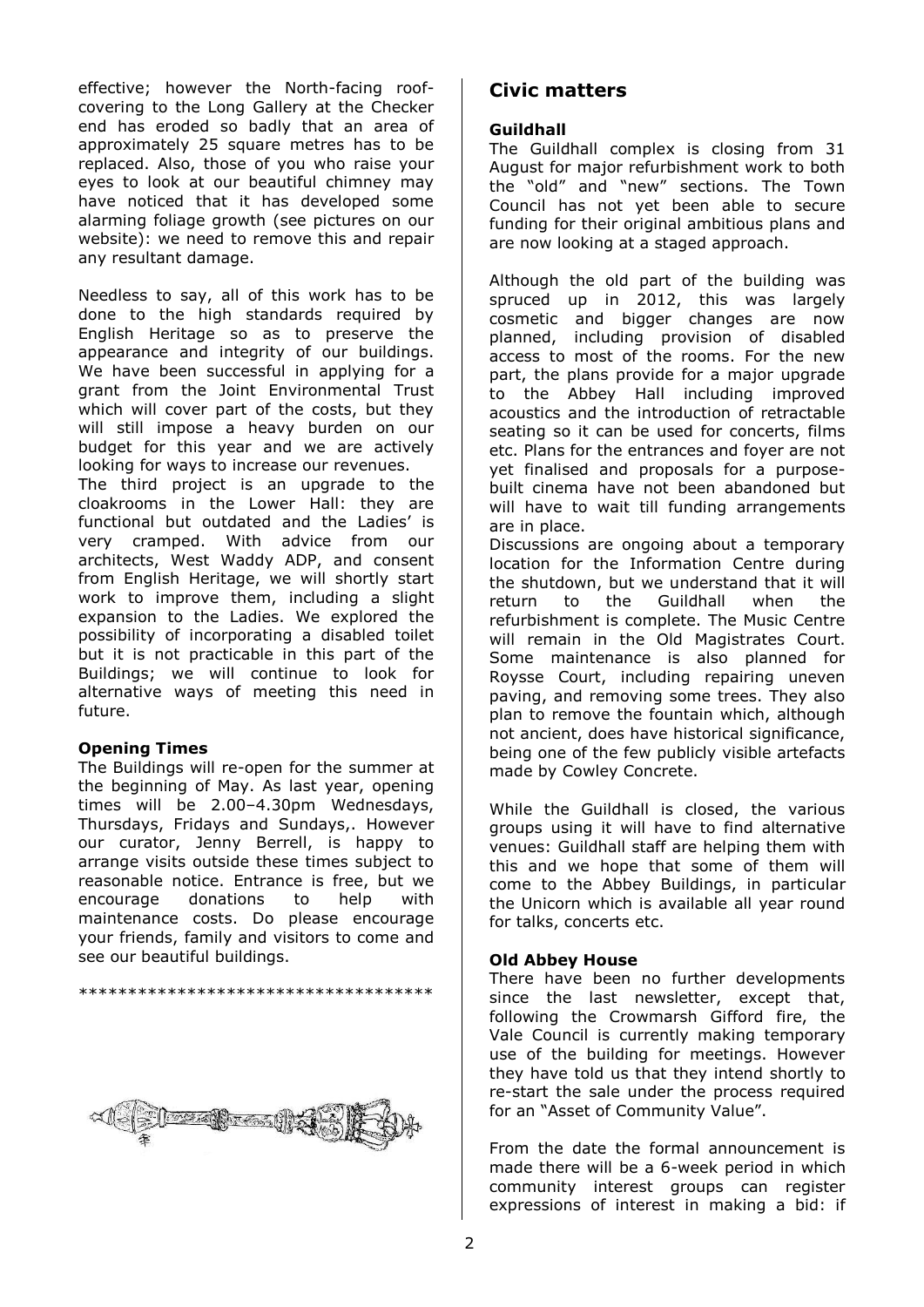any such expressions are received the Vale has to allow a further 20 weeks for the group(s) to prepare a business plan and arrange finance. During these moratorium periods the Vale is not allowed to sell the building to a commercial bidder, but at the end of the moratorium, they may sell it to whoever they wish. The Friends are not in a position to make a bid themselves and do not currently know of any other groups who plan to do so, but very much hope that one will come forward.

#### **Community Shop**

Since 2011 the Friends of Abingdon have worked jointly with the Choose Abingdon Partnership to run the "Community Shop" – a project whereby one of the vacant units in the Bury Street shopping centre is made available free of charge to community groups and voluntary sector organisations to promote their activities. In the last year it has seen several art exhibitions, displays by the Carbon Cutters and Woodcarvers, the highly successful exhibition of Abingdon People in the First World War and a wide range of workshops for young and old. The Councils' funding for Choose Abingdon is coming to an end so they will not be able to support this project in future and the Friends are looking for ways to continue to run it without ChAP. We hope to secure a grant to cover most of the costs but will need more volunteers to help with running it: the tasks are mainly administrative, but also include showing new users the premises, handling key arrangements, organising minor maintenance etc. We would be interested to hear from any members who would like to help with this. We would also welcome ideas for a new name: the word "shop" is slightly confusing as one thing we are not allowed to do in there is sell anything!

#### **Abbey Gardens and Abbey Meadow**

As reported in the last newsletter the Vale Council has been consulting on ideas for improving these much-used public spaces. They have identified three alternative options and the public are invited to vote on these during a further round of consultation in March. The consultation brochure is available from Added Ingredients, Mostly Books, the Guildhall and the District Council offices at Abbey House, or on the Vale website http://www.whitehorsedc.gov.uk/. There will also be an exhibition and the opportunity to talk to Vale officers in the Community Shop from 23-28 March.

### **Planning Matters**

The Friends of Abingdon's response to the local plan consultation focused mainly on the need to provide appropriate transport and other infrastructure before allowing major developments to go ahead. The recent announcement of additional funding, some of which may be used for upgrading the Lodge Hill interchange is a small step in the right direction.

We have held a useful meeting with the Vale Conservation officer about creating a "Local list" of buildings. There is more groundwork to do, but if this project is to go ahead we will need a lot of help from members so would be interested to hear from any of you who would like to be involved.

We have also recently received a reply from the Leader of the Town Council agreeing to meet us to discuss the possibility of a Neighbourhood Plan for Abingdon. Many other local towns and villages are going down this route and we believe that it would be a significant help in ensuring that future developments are done in a manner sympathetic to the character of the town.

*Stop Press*: first news is coming through of proposed major infrastructure improvements in the Science Vale Area Action Plan. We will examine these with interest to see what impact they may have on Abingdon.

\*\*\*\*\*\*\*\*\*\*\*\*\*\*\*\*\*\*\*\*\*\*\*\*\*\*\*\*\*\*\*\*\*\*\*\*



### **A Doctor's Tale**

There have been two carved wooden chairs in the Green Room for many years: they were given to the Friends of Abingdon in the early 1950s. Recently a close examination revealed written labels attached to each chair with the words 'Donated in 1951 by Miss Paulin-Martin: chair which belonged to her father' We were intrigued to discover more..

Dr Paulin Martin, father of Miss Dorothy Paulin Martin, lived and had a surgery in The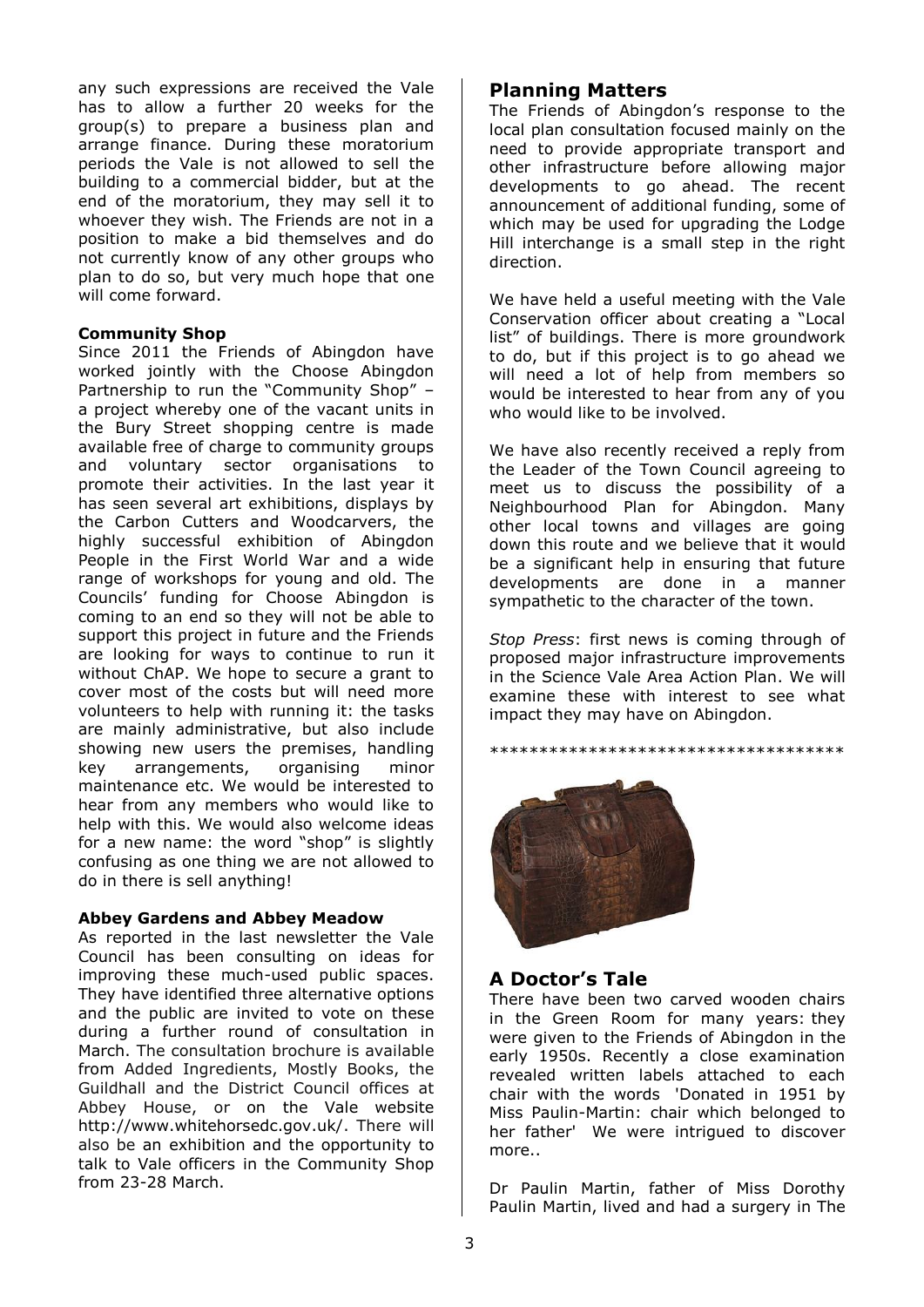Clock House, Ock Street. He took over an Abingdon practice which he worked singlehanded for 45 years until his eldest son joined him. They carried on this large country practice together until his son's death in 1926. He was a noted collector of antiquities, especially books. He died in 1929. This extract from an obituary\* of Dr Paulin Martin vividly describes the life of an Abingdon GP at that time:

"Dr Martin's profession absorbed him and left little time for leisure, but what time could be spared was devoted to literature and geology. While at Radley College he started his now famous collection of old books, a hobby which he never dropped; he specialized in Shakespeare, early printed books, and Bibles. Rare books could be bought without great expense in those days, and the rarest and best were not out of reach if one knew, as Dr Martin did, what were the best. He searched and bought carefully and assiduously, and entirely without thought of any future monetary profit.

"He formed a collection of fossils and antiquities from the neighbourhood of Abingdon, which was an early Neolithic settlement; the doors of his house were propped open in summer with cannon balls from the Civil War, and an ancient tilting helmet shared the wall of his study with portraits of Shakespeare and Chaucer.

"His practice extended for many miles around Abingdon. He generally drove himself, his round often being between thirty and forty miles over stony roads in a dogcart, or in very bad weather in a brougham. He did his own dispensing, often having fifty bottles of medicine to make up at the end of the round.

"He did a great deal of midwifery – seventy or eighty cases in the year, mostly at a guinea a case – though later (in 1880) he gave up the guinea ones and charged two guineas."

\*(BMJ 1929;2:1137) <http://www.bmj.com/content/2/3597/1137.2>

#### **David Egerton-King**

It is with great regret that we report the death on 26th January of David Egerton-King, David was the Friends Treasurer from 1993 to 2006: he had had a career in the

army and then joined Abingdon School as Bursar. On retirement he took over the Treasurer's job on the Friends' Council. Calm and confident and used to giving orders, the Council were very happy to allow him, sometimes aided by the Secretary, to get on with implementing their decisions. To recount an example, it had been decided in the late nineties that the Checker roofs needed replacing: in 2000, David organised a millennium appeal which raised £42,000 in grants and donations. Then, together with our architect, he successfully organised the reroofing. David was a great Treasurer and served the Friends well. Our condolences and best wishes go to his widow, Jane.

\*\*\*\*\*\*\*\*\*\*\*\*\*\*\*\*\*\*\*\*\*\*\*\*\*\*\*\*\*\*\*\*\*\*\*\*



### **Managing the Society**

#### **Securing our Future**

Income-generation is going to be essential in the next few years: as you will have seen from this newsletter we have some very big bills to pay and these will not be covered by our normal revenues. While we can use our reserves for improvement projects and to provide immediate funding for emergencies, it is our duty to ensure that ongoing expenditure is covered by income. We are also finding that increasing statutory regulation means increasing costs. Bruce Hunt is therefore leading a group looking at ways of increasing our revenues – whether by extending the range and number of groups and individuals hiring the buildings, more actively seeking donations from visitors and those attending our events, better publicity, getting sponsorship from local businesses, running our own fundraising events and campaigns, increasing membership – and more.

We would very much like to hear from members with skills, contacts or experience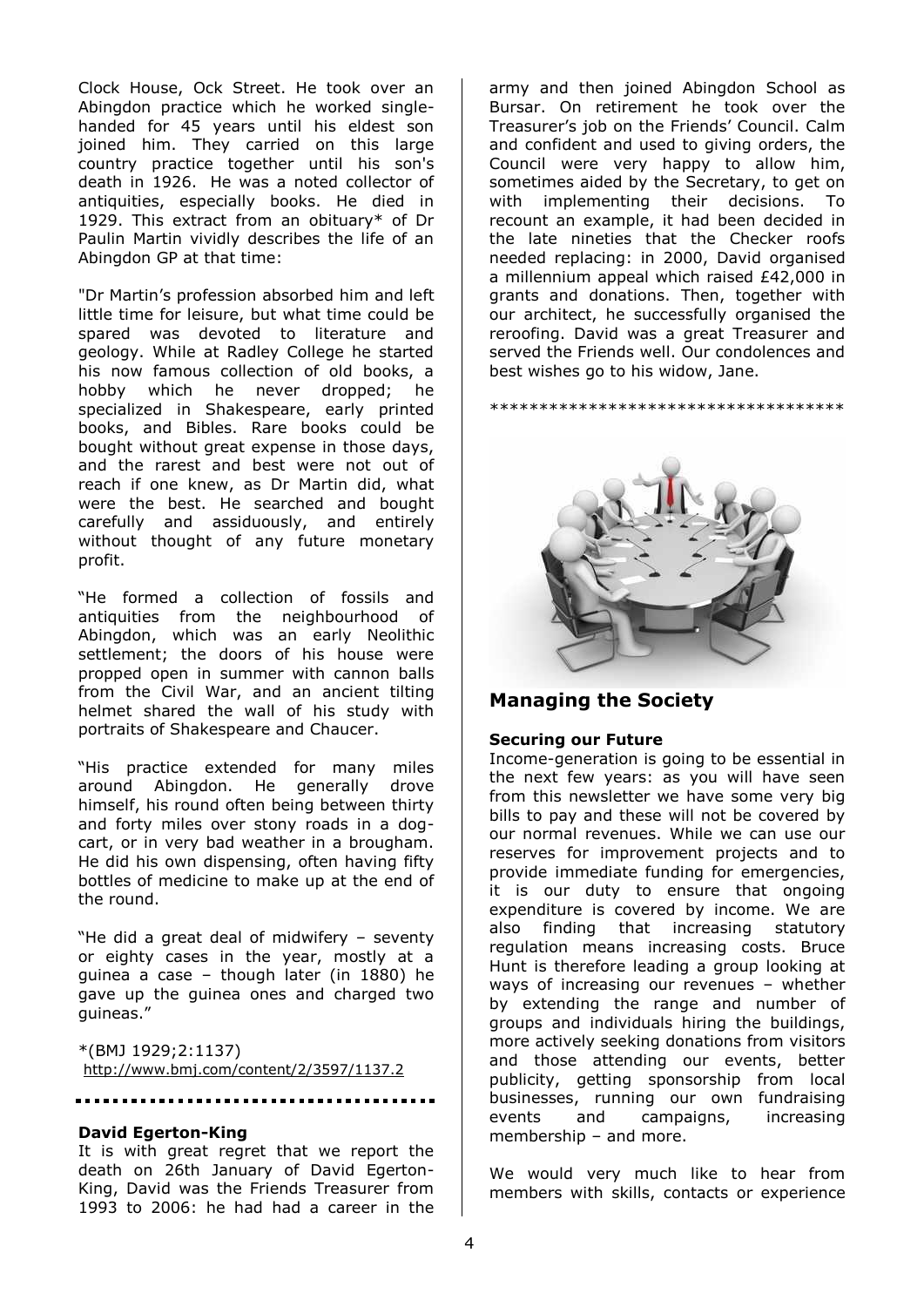in publicity, marketing or fundraising who would be willing to help with this.

We would also like to ask any of you who are reviewing your wills to consider leaving a legacy to the friends of Abingdon: we are proud of the organisation set up 70 years ago by our forebears and this would be a good way of helping to preserve it.

#### **Other plans**

We continue to look for ways to refresh our organisation, to keep in touch with best practice and Charity Commission guidance.

Two areas we are currently looking at are:

- updating our constitution. This was last done in 2000, but large parts of it have remained unchanged since it was first drawn up in 1953. This will be a long process, probably culminating at the 2016 AGM, but areas we have been advised to consider include: terms of office for trustees, conflict of interest and even whether our current status as a charity is the best one for us, or whether we should adopt one of the new organisational formats now available.
- updating the Newsletter we have used this format for five years now and advances in technology mean it looks dated. We will continue to provide paper copies for as long as members want them, but the new style will be more geared to electronic circulation. We would also like to give it a name – does anyone have any suggestions?

#### **Affiliations**

The Society is affiliated to Civic Voice, the umbrella organisation for Civic Societies which provides useful support and quidance for campaigns on civic and planning matters. They also provide benefits to individual members of our Society by way of a free day pass each year to a National Trust and an English Heritage property. (If you already belong to of one of these organisations you can still apply for a pass to give to a friend or family member.) If you would like to know more contact our membership secretary, Barbara Beach for details of how to get a pass.

We have also recently affiliated to the Society for the Protection of Ancient Buildings (SPAB): William Morris was one of its founders and it still abides by the manifesto which he wrote in 1877. They will provide useful sources of information and

ideas for those looking after the fabric of our building and some interesting talks and visits which our members can go to. See p7 for an example. More information about SPAB on their website http://www.spab.org.uk

#### **Membership**

As part of our efforts to increase income we need to increase the numbers of our members: we welcome both those who want to help with the various activities mentioned in this and previous newsletters, but also those who simply want to help financially by subscribing and attending our events. Annual membership is only £8 individual, £12 couple and life membership is excellent value at £55 individual, £85 couple. If you know of any friends or neighbours who would like to join us do please put them in touch either with Barbara (contact details on back page) or via the website.

As well as individual members, the Friends of Abingdon also welcomes Corporate Members from local businesses. The latest to join us are Renaissance Retirement who design, build and manage luxury retirement developments. The company is currently selling one and two bedroom apartments at its Fleur de Lis development on Wootton Road, Abingdon.



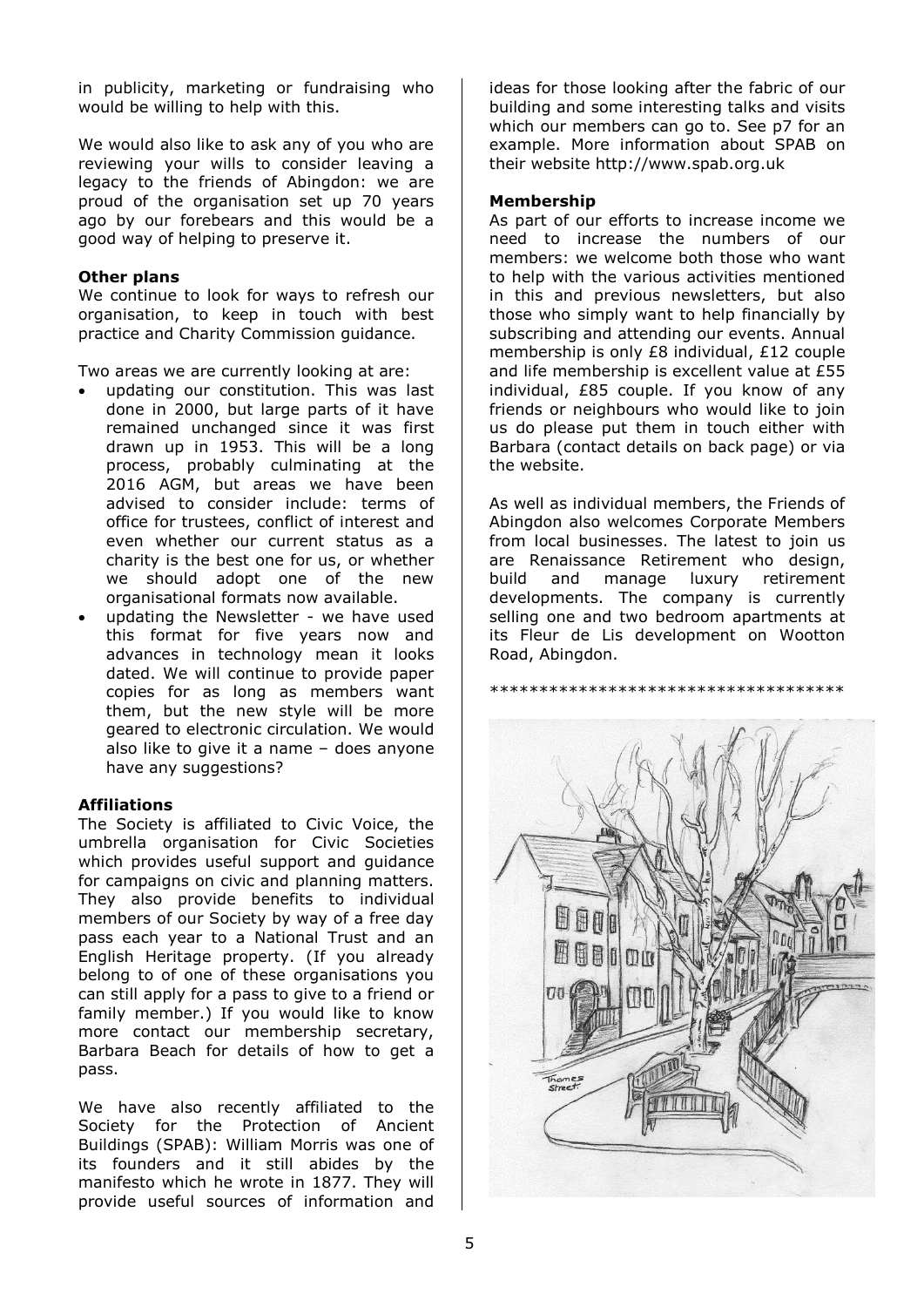### **Friends of Abingdon Events**

*Rubens and his Legacy: visit to Royal Academy Exhibition* Sunday 29 March. Further details on next page*.*

*Founders' Lunch* – Sunday 17 May, Coseners House. Further details on next page

*Bank Holiday Walks and Tours* – Monday 25 May – more information nearer the time

*AGM* – Wednesday 3 June, 19.30 Unicorn Theatre. Guest speaker, Michael Liversidge FSA, FRSA *"Revisiting St.Helen's Lady Chapel Painted Ceiling: The Artist's Workshop."*

*"Music for a Summer Evening" with Abbey Strings* Sunday 19 July 19.30 Long Gallery. More details nearer the time.

*Heritage Weekend:* 12-13 September.

### **Unicorn Theatre events**

For more details, tickets etc please contact the organisers or see the Unicorn website: [www.abingdonabbeyunicorntheatre.org.uk/](http://www.abingdonabbeyunicorntheatre.org.uk/)

*Gaslight* by Patrick Hamilton. Presented by Breakaleg Productions Wed 11- Sat 14 March

*Harvey* by Mary Chase. Presented by Studio Theatre Club Wed 18 – Sat 21 March

*Henry V* by William Shakespeare. Abingdon Drama Club Wed 25 – Sat 28 March

*The Oxfordshire Drama Network annual Drama Festival* Monday 8 – Saturday 13 June

*Music at the Unicorn* Concerts approximately once a month – see <http://www.musicattheunicorn.org.uk/>

### **Other Abingdon-on-Thames events**

*Annual Parish Meeting* Wed 11 March 19.00 **Guildhall** 

*ATOM Festival of Science and Technology* Wed 18 – Sat 21 March <http://www.oxscifest.com/atom>

*Abingdon Rowing Club Head of the River Race* Sun 12 April 9.30 – 16.00

*Abingdon Music Festival* Fri 1 – Sun 3 May <http://www.abmusfest.org.uk/>

*Oxfordshire Art Weeks (South Oxfordshire) - 16-25* May<http://www.artweeks.org/>

*Abingdon Air and Country Show* – Sun 3 May http://www.abingdonairandcountry.co.uk/

*Annual Town Council Meeting and Mayormaking* – Wednesday 13 May

*Sculpture in the Vineyard* – Bothy Vineyard, Frilford. Thursdays - Sundays between 23 May and 7 June. <http://www.bothyvineyard.co.uk/sculpture>

*Fun in the Park and Music in the Park* – Saturday 6 June

*Election of the Mayor of Ock Street* – Saturday 20 June

### **Museum Exhibition**

*Port Meadow: Photographs by Adrian Arbib* 7 February - 19 April

### **Markets**

*Local Excellence Market*: Saturday 30 May. *Farmers' Market:* Fridays 20 March, 17 April, 15 May, 19 June.

### **Regular talks**

The following groups run regular monthly talks on subjects which may be of interest to FoA members. Contact them or see their websites for details.

- Museum Friends: first Thursday
- Astronomical Society: second Monday
- Abingdon Artists: second Thursday
- ADFAS: third Wednesday (afternoon)
- Naturalists: third Wednesday
- Twin Towns Society: third Wednesday
- AAAHS: third Thursday

NB there are many other interest groups in the town – there is a full list, with contact details, at [www.abingdon.gov.uk/community](http://www.abingdon.gov.uk/community-services/clubs-societies)[services/clubs-societies](http://www.abingdon.gov.uk/community-services/clubs-societies)

For more details and a wider range of events in Abingdon-on-Thames see the What's On in Abingdon leaflet, published twice a year, or the events calendar at [www.abingdon.gov.uk/events](http://www.abingdon.gov.uk/events)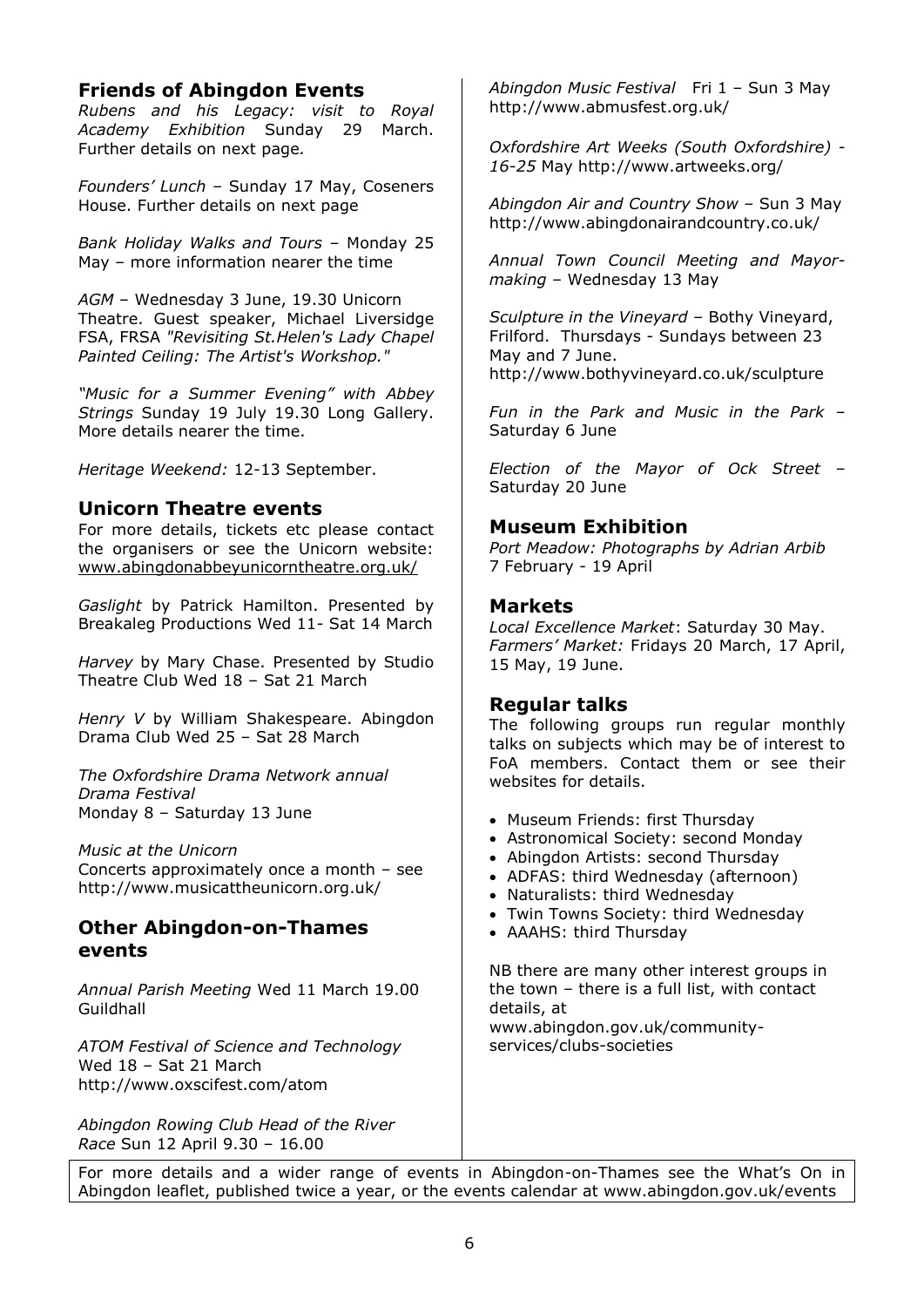#### **Founders Day – Sunday 17th May**

We are celebrating this occasion by having a lunch party at Cosener's House. All members with their partner or friend are invited to come. Details below:

- A three course lunch with a glass of wine
- Each course, Starter Main and Dessert, has a selection for you to make a choice and we finish our meal with coffee or tea.

 The cost of the lunch is £18 per person. Please make out your cheque to The Friends of Abingdon and forward to Mrs P Burren, 18, Norman Avenue Abingdon, OX14 2HQ. We will send you a copy of the menu for you to make your choice. Although this event is some way off, please book ASAP as this greatly helps all those involved.Thank you.

#### **SPAB Visit to Sandham Memorial Chapel and Whitchurch Silk Mill - Tuesday 21 April**

The local branch of the Society for the Protection of Ancient Buildings is organising this visit and since the Friends are corporate members we can go. For more details and booking form please contact Peter Clarke on 01235 522190 or peter.clarke111@btinternet.com

**Bank Holiday walks – Monday 25 May** The Bank Holiday walks organised by The Friends of Abingdon and other groups in the town are now into their fourth year. There will be walks and tours to suit everyone highlighting Abingdon's History and Natural Environment.

There will be another chance to explore Abingdon on foot as part of Heritage Weekend on Sunday 13 September.

*PS We would like to hear from any members willing to help with these events, this time or in future – doing publicity, taking bookings, serving refreshments, or stewarding walks.*

#### **Music for a Summer Evening with Abbey Strings – Sunday 19 July**

After last July's sell-out concert in the Long Gallery, which raised over £1000 for the Friends, Abbey Strings have kindly agreed to offer us a similar event this summer. The date is the evening of Sunday 19 July (*note change from last newsletter*): put it into your diaries now! More details will follow nearer the time.

## **THERE ARE A FEW PLACES AVAILABLE FOR OUR VISIT TO THE**

### **Rubens and His Legacy: Van Dyck to Cézanne Exhibition**

### **ROYAL ACADEMY, BURLINGTON HOUSE, LONDON**

### **WHY NOT JOIN US ON SUNDAY 29 MARCH**

**WE HAVE BEEN ALLOCATED A TIMED BOOKING OF 33 PLACES ONLY** 

### **CHEQUE AMOUNT £32.50 pp**

Names………………………………………………………………………………….

Address………………………………………………………………………………...

(email)……………………………………… (Telephone)…………………………….

Pick-up point: STRATTON WAY, ABINGDON. Departure 9am.

Make your cheque payable to the Friends of Abingdon and return to:

Mrs P Burren, 18 Norman Avenue, Abingdon OX14 2HQ

**Confirmation of your booking will be sent by email**